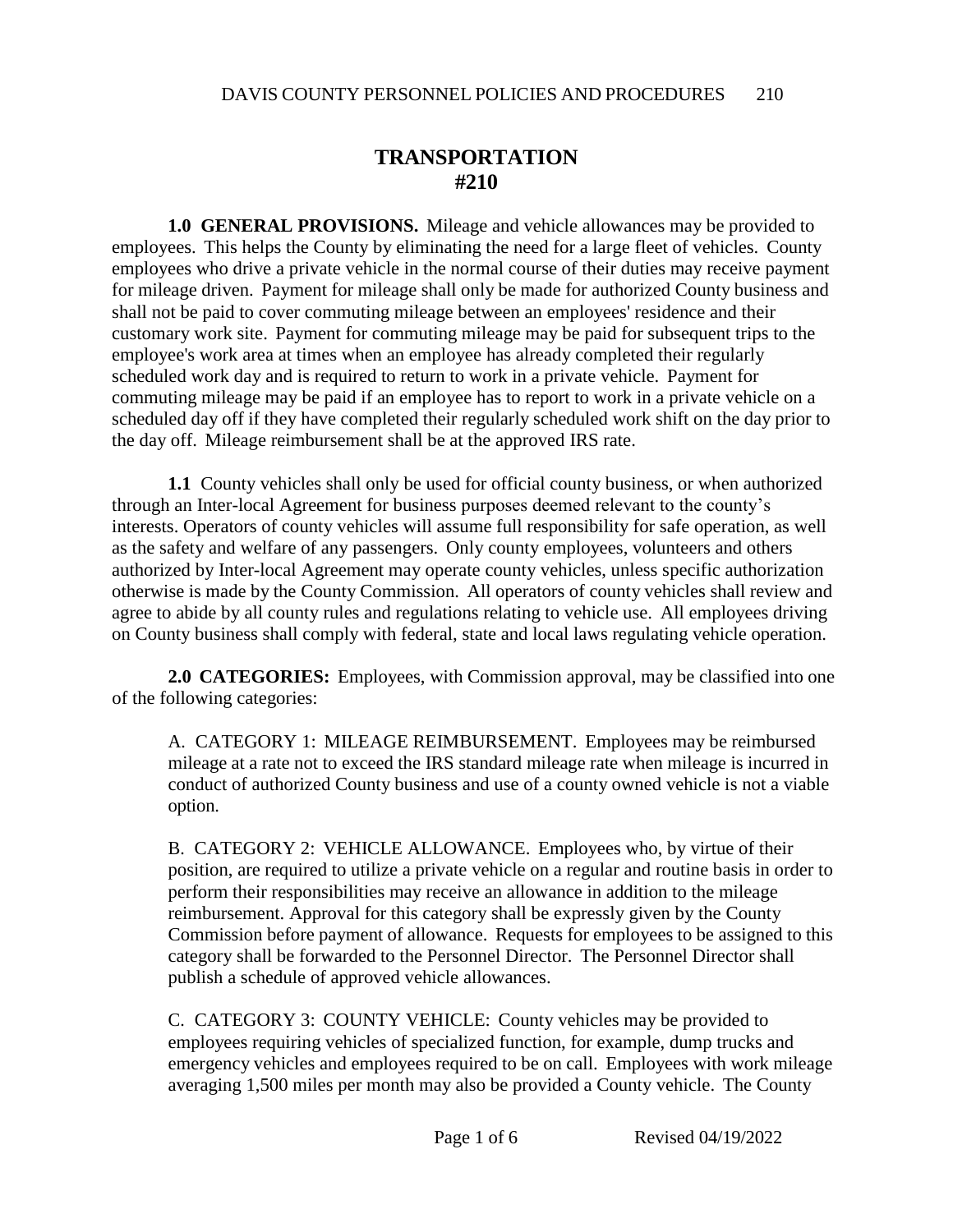Commission shall approve assignment of vehicles.

D. CATEGORY 4: COUNTY COMMISSIONERS: County Commissioners receive a vehicle allowance which is calculated to be a reimbursement for local travel.

E. CATEGORY 5: ELECTED OFFICIALS AND DEPARTMENT DIRECTORS: Unless a vehicle is assigned, these positions receive a vehicle allowance and are reimbursed for mileage driven outside of Davis County. Mileage will be reimbursed from the Courthouse or place of origin, whichever is less, for all trips traveled outside of Davis County.

**3.0 CERTIFICATE OF LICENSE AND INSURANCE COVERAGE.** Employees driving either a private vehicle or a County vehicle must complete a "Certificate of License and Insurance Coverage." Such certificate shall be signed by the employee certifying they have a valid Utah Driver License and that it will be kept current while driving a vehicle while on County business. Those employees driving a private vehicle shall also certify to maintain the minimum insurance required by Utah State laws on each vehicle driven while on County business. Employees shall also certify they understand they may be subject to disciplinary action if either license or insurance is not kept current. Certificates shall be kept in the employee's file in the Personnel Office.

**4.0 COMMERCIAL DRIVER LICENSE (CDL).** Employees operating a commercial vehicle must comply with all of the requirements of the Commercial Motor Vehicle Safety Act of 1986. This federal law governs the operation of the following vehicles:

A. A single vehicle with a gross vehicle weight rating (GVWR) of more than 26,000 pounds.

B. A trailer with a GVWR of more than 10,000 pounds if the gross combination weight rating is more than 26,000 pounds.

- C. A vehicle designed to transport more than 15 persons (including the driver).
- D. Any size vehicle which requires hazardous materials placards.
- E. Any size vehicle used as a school bus.

**4.1** Employees operating a commercial vehicle shall:

A. Notify their immediate supervisor within 30 days of a conviction for any traffic violation except parking citations.

B. Notify the Drivers License Division within 30 days if they are convicted in any other state of any traffic violation except parking citations.

C. Notify their immediate supervisor if their license is suspended, revoked, or canceled, or if they are disqualified from driving.

D. Not drive without a valid Commercial Driver's License.

E. Not be allowed to drive if they possess more than one license or if their CDL is suspended or revoked.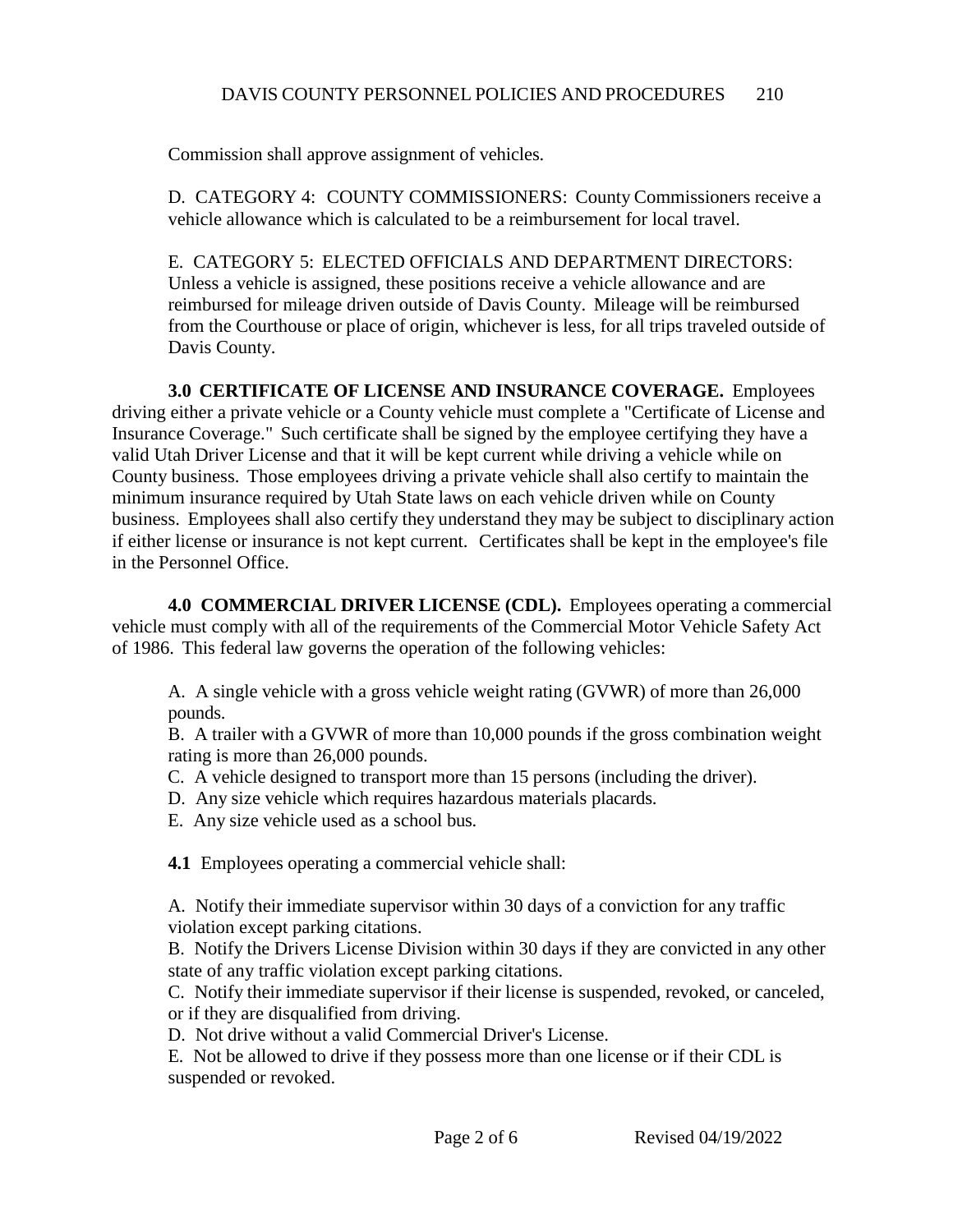F. Not be allowed to drive if they are subject to an out-of-service order.

**4.2 COSTS OF CDL.** When it is necessary for employees to renew their CDL, the County shall pay the total amount of the costs for the written test, skills test and for all endorsements required by the County. The County shall also pay the entire cost for required physical examinations. The employee shall undergo the exam at a medical facility determined by the County. In specifying a medical facility, insurance coverage may be taken into consideration by the Administrative Officer. Expenses incurred by the County shall be paid out of department budgets.

**4.3** New employees may be expected to have a valid CDL upon hire and bear the entire cost of obtaining a CDL including medical examination costs. At the discretion of the Administrative Officer, the County may bear the cost of licensing for new employees and employees promoted or placed in positions requiring a CDL. The County may require employees to take the tests for skills and endorsements from a designated County employee trained in giving such tests. The Public Works Director shall implement and enforce procedures necessary to administer tests.

**5.0 RECORD KEEPING REQUIREMENTS.** Employees receiving mileage reimbursement using the County's pumps or using a credit or gas card must keep proper and accurate records of miles driven and gas purchased. Mileage reporting forms are available from the Davis County Clerk/Auditor. Other forms of the employee's preference may also be used as long as they provide sufficient information. Requests for reimbursement lacking all of the information required on the sample form will be returned to the Administrative Officer.

**6.0 METHOD OF PAYMENT.** A Reimbursement Voucher, available from the Clerk/Auditor, shall be submitted when reimbursement for travel expenses is requested. All documentation for the period applied for must be attached to the voucher when submitted. Vouchers shall be submitted to the Clerk/Auditor in accordance with current financial policy procedures. Allowances are considered income and will be paid through the payroll system.

**7.0 VERIFICATION OF LICENSE AND INSURANCE.** The County may require employees to periodically provide proof of insurance and proof of current license. The County may also verify license status by checking Motor Vehicle Records (MVR). Employees are responsible for any traffic citations they receive while operating Davis County or personal vehicles on County business.

**8.0 SAFE DRIVING PRACTICES.** Employees are required to operate vehicles in a safe manner at all times when on County business. Employees are encouraged to drive in a safe, reasonable, and defensive manner. When operating a vehicle while on County business, employees will maintain their full attention to driving activities. No phase of the job requires more urgent attention than driving in a safe manner when operating a vehicle. Employees shall comply with all traffic regulations, except as authorized for emergency vehicles. Before daily use of a vehicle, drivers shall inspect the vehicle for visible damage, inoperable lights, under-inflated tires, or any other noticeable condition, which may create an unsafe situation. Employees and volunteers who are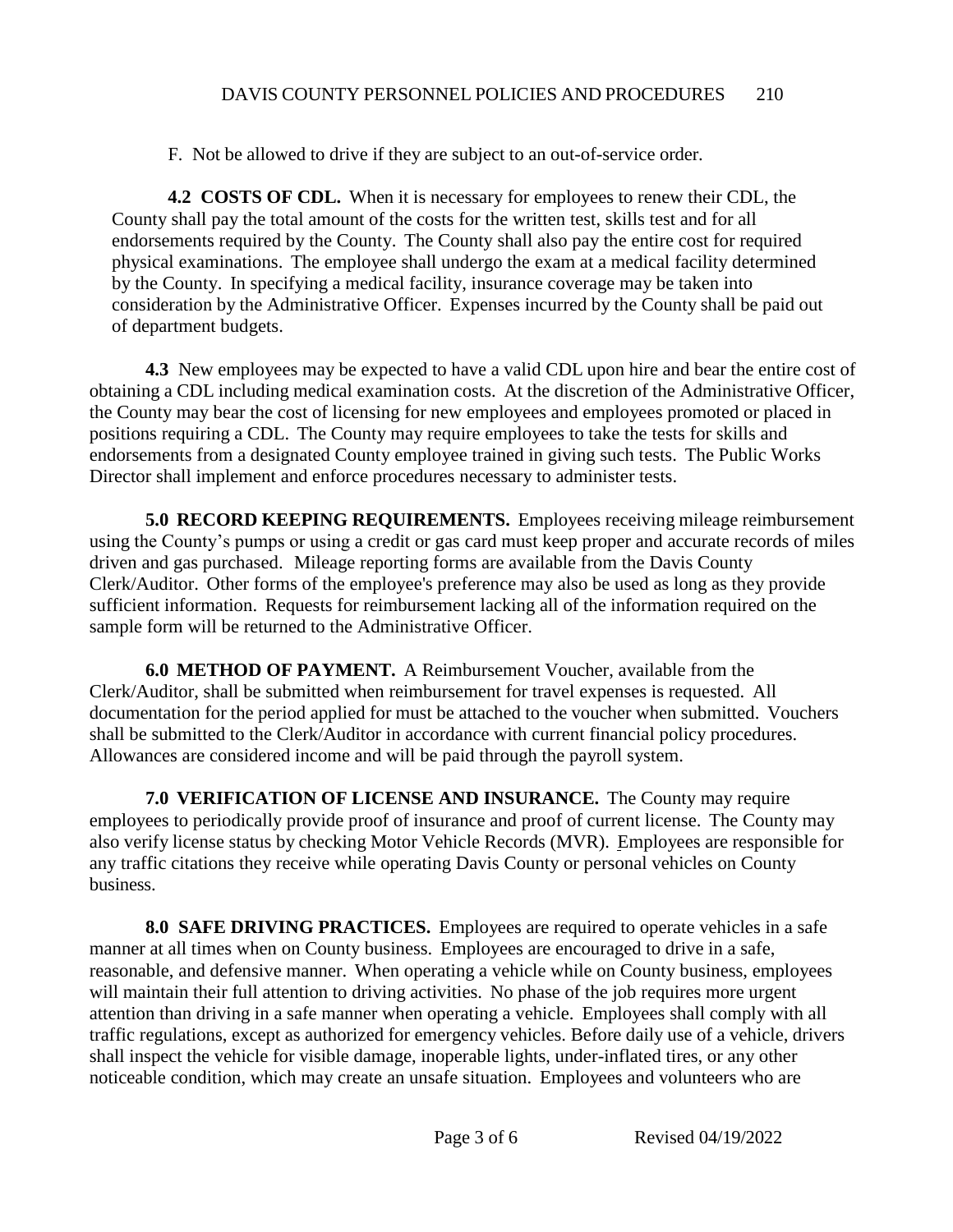expected to drive on County business must complete the County's Driver Training Course within six (6) months of their hire/appointment date and must repeat the course every five years.

**8.1 REPORTING ACCIDENTS.** All accidents must be reported immediately to the supervisor and to the Risk Management Specialist. All CDL holders shall comply with federal and state laws regarding the reporting of accidents, citations, or driving convictions and shall immediately report such occurrences to their supervisor.

**8.2 SEAT BELTS.** Employees operating a County vehicle or private vehicle on County business shall wear seat belts. All occupants shall wear seat belts when vehicle is being operated. Child restraint devices shall be used in accordance with state law.

**8.3 DISTRACTED DRIVING.** All employees must avoid driving while distracted. Except for situations involving public safety emergencies, the use of cell phones, computers, PDA's and other similar devices is prohibited while the vehicle is in motion. Employees are encouraged to stop driving and pull off to a safe area to use a cell phone in the vehicle. Employees using a cell phone or other electronic device while driving must continue to operate the vehicle in a safe manner while using the device. Employees found responsible for at-fault driving accidents while using electronic devices shall be presumed to be in violation of this policy.

**8.4 FATIGUED DRIVING.** Drivers shall not operate a county-owned vehicle or personal vehicle on county business when fatigued. Employees who are too fatigued to drive safely are required to immediately cease vehicle operation and report the situation to department management. Department management will make a determination regarding the action to be taken. It is the responsibility of employees to report any inability to perform their essential job functions.

**8.5 SAFE TRAILER USAGE.** Trailers shall be fastened to hitches, and safety chains shall be secured, as required by state law, before moving vehicles. All items to be transported shall be secured.

**8.6 UNATTENDED VEHICLES.** Unattended vehicles shall not be left with the engine running. Vehicles shall be turned off and the keys removed from the vehicle. This does not include law enforcement vehicles. No Davis County vehicle shall be left unattended with the key in the ignition. All Davis County vehicles parked on the street, except for emergency vehicles, shall be locked when not in use. Before leaving the operator's seat, employees shall ensure that the vehicle shift selector is placed in park, and if needed, the parking brake applied. If the vehicle does not have a park position, the shift selector shall be placed in neutral and the parking brake applied.

**8.7 SAFE BACKING**. When backing vehicles, employees must make certain there is a clear view of the area immediately to the rear. In vehicles without rear window visibility, the driver shall get out of the vehicle and inspect the area to the rear before backing. If a second employee is available, this person shall serve as a guide to back up the driver. Department supervisors may require a second operator for this purpose.

**9.0 TRANSPORTING PASSENGERS.** No one other than county employees or volunteers will be transported as passengers except for the necessary transportation of inmates, tourism patrons or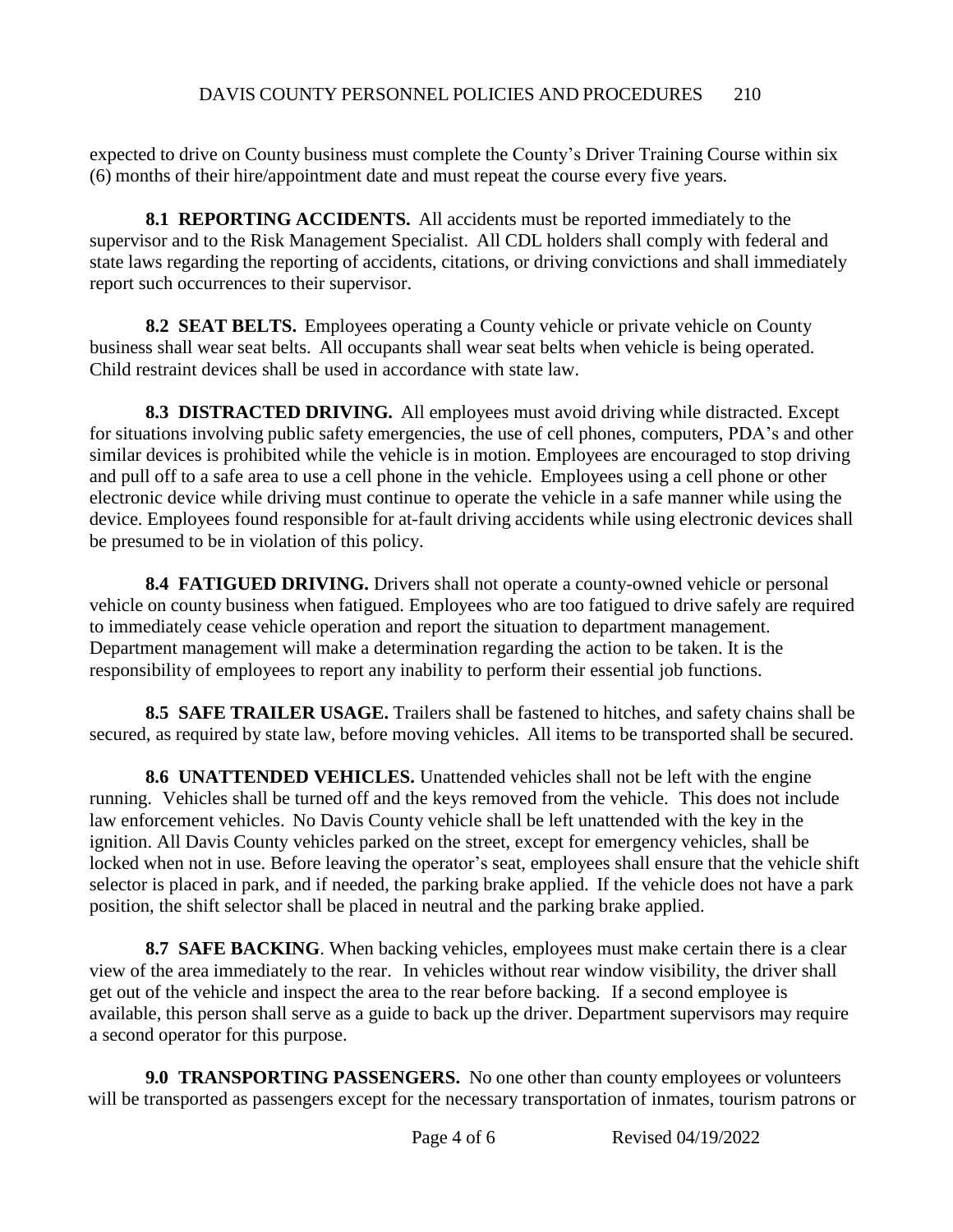## DAVIS COUNTY PERSONNEL POLICIES AND PROCEDURES 210

other individuals authorized by the Sheriff, and senior citizens participating in authorized Senior Services Program activities requiring transportation. Safety belts shall be worn at all times by all passengers where seat belts are provided. No more than three persons shall ride in the front seat of any vehicle. Where there are only single seats, there shall be only one person per seat. In pickup trucks, riders shall always sit in the front cab. All employees or passengers in golf carts and small utility vehicles such as rhinos, rangers and mules shall sit in the seating area and are restricted from riding on the back or hauling area. Employees or passengers shall not board or alight from any moving vehicle. Employees or passengers shall not ride on the running board of any vehicle. Riding on the side, tool box, tailgate or roof of any vehicle or in the back of a truck bed when the vehicle is in motion is not allowed.

**9.1 APPROVALS TO TRANSPORT PASSENGERS.** The following positions may transport family members in County vehicles: Sheriff, Chief Deputy Sheriff, Administrative Assistant Sheriff, Captain, and Lieutenant. Employee family members will be removed from car in a safe manner and at a safe location before employees in these positions respond to a law enforcement call.

**10.0 ACCIDENT REVIEW BOARD.** The Risk Management Committee shall serve as an Accident Review Board and will meet with employees, supervisors, and Administrative Officers following an accident occurring on County time or in a County vehicle.

The Accident Review Board will interview the employee, the supervisor, Administrative Officer and other witnesses or individuals with knowledge of the situation as appropriate. The Administrative Officer or supervisor shall report on the actions taken to review and investigate the accident. Appropriate items for discussion might include: What happened? What seems to be the cause(s) of the accident? Were appropriate safeguards in place? Were policies and procedures followed? Are the policies and procedures adequate? Could this have been avoided? and What actions will be taken to avoid a repeat or other accidents? The Administrative Officer or supervisor shall determine if the employee caused or contributed to the accident and communicate this decision to the Accident Review Board. If the employee caused or contributed, the employee will be considered to be at-fault.

Employees involved in an accident and determined to be at-fault for causing or contributing to the accident will be required to repeat the Driver Training Course and shall receive a reduced rating on their next performance appraisal. Employees determined by the Accident Review Board to be at-fault for causing or contributing to two (2) accidents causing property damage or personal injury within a consecutive five (5) year period shall be required to pay \$500, or the actual cost of repairing the property damage and treating personal injuries caused by the accident -- whichever amount is less. Employees determined to be at-fault for more than two (2) accidents within a consecutive five (5) year period shall be required to pay \$1,000, or the actual cost of the damage and injuries if less than that amount. The payment shall be deducted from the employees' compensation. In addition, employees determined by the Accident Review Board to be at-fault for causing or contributing to a single accident where the Board determines that aggravating circumstances are involved may be required to pay up to \$1,000, as noted above. Such circumstances may include, but shall not be limited to, factors such as negligence; recklessness; failure to use seatbelts; and/or distracted driving involving the non-essential use of cell phones, computers, or other electronic equipment. The required payments shall be